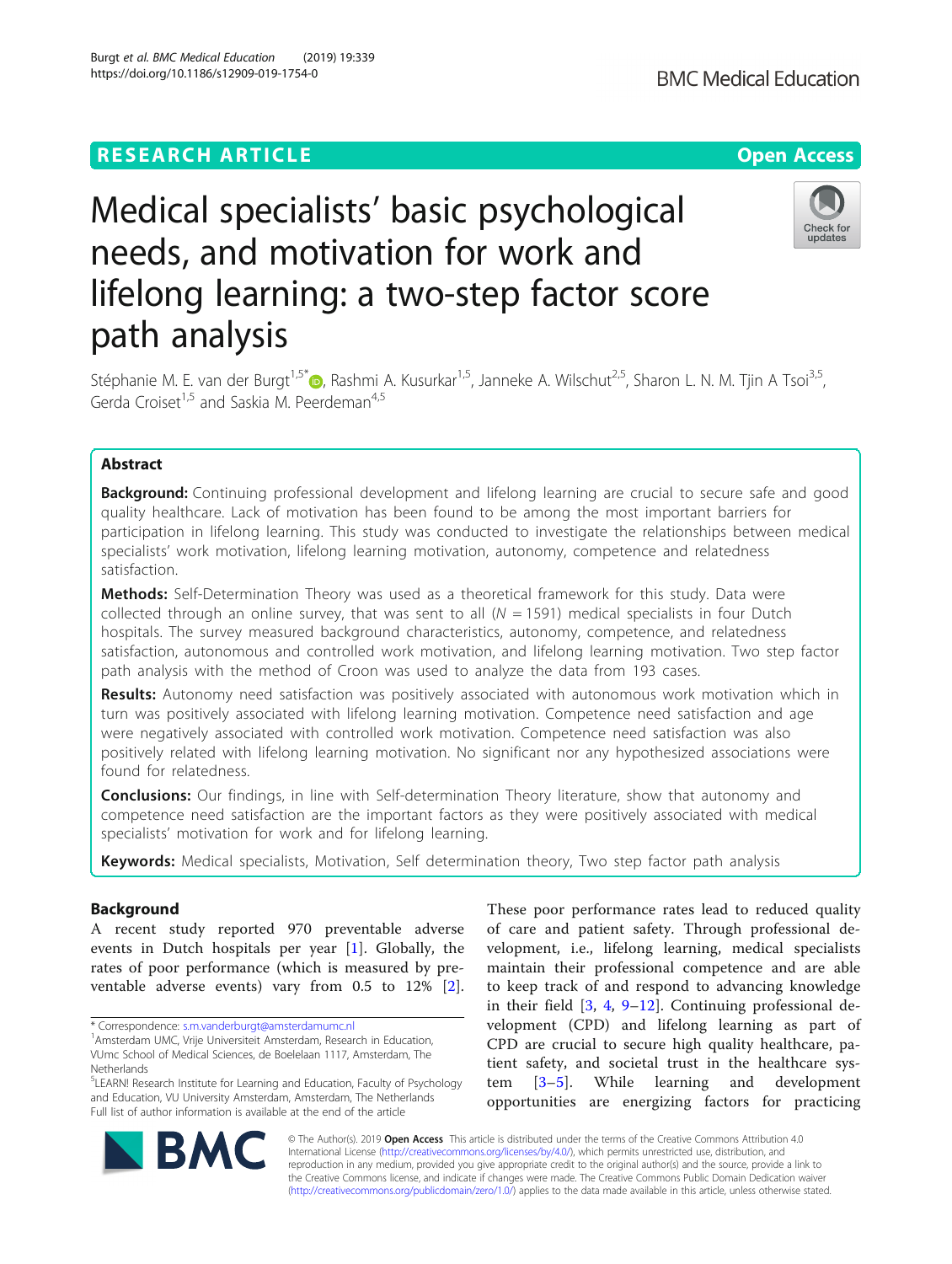<span id="page-1-0"></span>healthcare professionals, lack of motivation, time, and funding constitute the most significant barriers for participation in CPD and lifelong learning [[5](#page-9-0)–[8](#page-9-0)]. Since lack of motivation is mentioned as a barrier, an insight into the motivation mechanism of medical specialists would be useful as this makes it possible to enable the development of an optimal environment for specialists to work in, as well as to keep medical specialists participating in lifelong learning. However, to our knowledge, little is known about the motivation of medical specialists for medical practice (work motivation) and for lifelong learning/CPD in particular. Accordingly, the focus of this study is on the work motivation of medical practice and lifelong learning of medical specialists.

The aim of this study is to investigate the score on autonomous motivation (AM), controlled motivation (CM) and lifelong learning motivation as well as the relationship between work motivation (AM and CM), motivation for lifelong learning and the satisfaction of the three basic psychological needs: autonomy, competence and relatedness. The proposed model for this study is illustrated in Fig. 1. The three basic needs and autonomous and controlled motivation are not considered to be independent. Thus, they are often found to be related. The hypotheses that were specified based on the literature are as follows:

- 1. Autonomy, competence, and relatedness are positively associated with medical specialists' AM for work and lifelong learning motivation and negatively associated with medical specialists' CM for work.
- 2. AM for work is positively associated with medical specialists' lifelong learning motivation.
- 3. CM for work is negatively associated with medical specialists' lifelong learning motivation.

We used the Self-determination theory (SDT) of Deci and Ryan as the framework for the current study [[13](#page-9-0)–[17\]](#page-9-0). SDT classifies motivation on a dynamic continuum and emphasizes the importance of the quality of the motivation. This sets it apart from other theories which put more emphasis on the quantity of the motivation. Several different states of quality of motivation are aligned along the continuum: amotivated, external regulation, introjected regulation, identified regulation, integrated regulation, and intrinsic motivation. Of these, external and introjected regulation together form CM. Identified and integrated regulation and intrinsic motivation together form AM. According to SDT AM comes from within the individual out of interest for and value of the task itself, and is a facilitator and stimulator of deep-level learning and academic performance; it also leads to improved wellbeing, resilience, and patient safety [[13](#page-9-0)–[17\]](#page-9-0). CM is feeling pressured or coerced by external factors or from within and is associated with less desirable outcomes like procrastination and surface-level learning [[13](#page-9-0)–[17](#page-9-0)].

Additionally, within SDT, three basic psychological needs are distinguished: perceived autonomy (experiencing behavior as choiceful and self-endorsed), perceived competence (experiencing behavior masterful), and relatedness (feeling mutually connected with peers and important others)  $[13-17]$  $[13-17]$  $[13-17]$  $[13-17]$  $[13-17]$ . Perceived competence in this study is the person's perception of their own competence, rather than professional competence which is generally measured by others such as supervisors or peers. When these basic needs are satisfied this promotes a person's psychological growth, healthy functioning, and AM. When these needs are frustrated or thwarted this contributes to malfunction, reduced energy and wellbeing, and CM [[14](#page-9-0), [19](#page-9-0)–[21](#page-9-0)].

## Methods

# Setting and sample

A quantitative study was conducted in an academic hospital (VU University Medical Center in

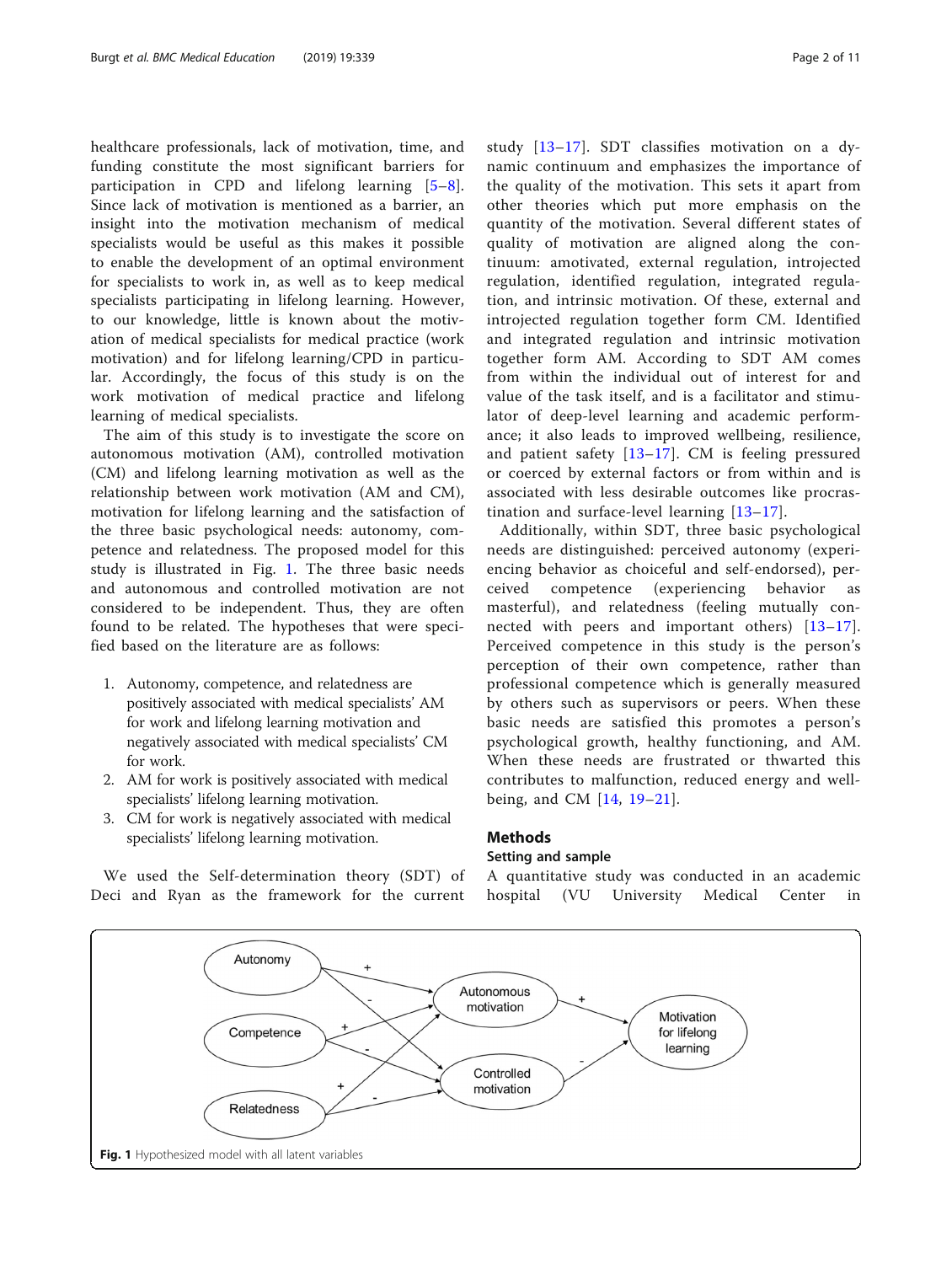Amsterdam), a large merged medical center (Noordwestgroep Alkmaar and OLVG Amsterdam), and two affiliated hospitals (Westfriesgasthuis Hoorn and Rode Kruis Ziekenhuis Beverwijk). An online questionnaire was sent to all the medical specialists working in these hospitals. In this study, our definition of a medical specialist is a physician who has completed specialty training.

# Data collection

The online questionnaire included standardized validated scales measuring work motivation (with subscales for AM and CM), the motivation for lifelong learning, and the basic psychological needs of autonomy, competence and relatedness. Additionally, we included the following questions about the background characteristics: sex, age, type of specialty, type of hospital that they work in, and number of years of experience as a medical specialist. The validated scales were translated from English into Dutch by two researchers. They were then back translated by two other researchers to ensure the appropriate Dutch translation [[22](#page-9-0)].

### Measures

The 19-item multidimensional work motivation scale (MWMS) [[23](#page-9-0)] was used to measure the work motivation of the medical specialists. This scale could be divided into AM and CM for work. The stem of the scale is "Why do you or would you put efforts into your current job?" with items like; e.g., "Because I personally consider it important to put efforts into this job." Responses were made on a seven point Likert scale. All responses to the questions were added together, with the higher scores indicating a higher level of motivation. For this scale Cronbach's alpha was 0.83 for AM and 0.79 for CM.

The 14-item revised Jefferson Scale of Physician Lifelong Learning (JeffSPLL) [\[24\]](#page-9-0) was used to measure the medical specialists' motivation for lifelong learning. The stem of the scale is "Please indicate the extent of your agreement with each of the following statements by circling the appropriate number" with items like: "I believe that I would fall behind if I stopped learning about new developments in my profession." Responses were made on a fourpoint Likert scale and were also added together. Here, higher scores also indicate a greater orientation and motivation toward lifelong learning. For this scale Cronbach's alpha was 0.85.

The Basic Psychological Needs at Work Scale (BPNWS) [\[25\]](#page-9-0) assessed the perceived autonomy and competence at work of medical specialists. Both subcategories included eight items, e.g.: "I feel my choices in my job express who I really am" (for autonomy) and "When I am at work, I feel competent to achieve my goals" (for competence). Responses were made on a seven point Likert scale. The Cronbach's alpha was 0.71 for autonomy and 0.78 for competence. Relatedness of medical specialists toward their colleagues was measured with the TEAM Climate Inventory scale (TCI) [\[26\]](#page-9-0), which included 12 items, e.g.: "People feel understood and accepted by each other." Responses were made on a five point Likert scale. For this scale, the Cronbach's alpha was 0.92.

# Analysis

Descriptive statistics were used to assess demographic data such as gender and years of experience. Data were checked for normality distribution and the assumption of a normal multivariate distribution was met. In order to investigate reliability and to get information on validity we computed Cronbach's alphas. Pearson's correlations of all variables were also computed. These analyses were performed using the SPSS 22.0 software program. We then performed a factor score path analysis with Mplus 7.0, using the method of Croon [[27](#page-9-0)–[30](#page-9-0)], to investigate the hypothesized association shown in Fig. [1](#page-1-0). To overcome sample size issues, the two step factor score regression (FSR) approach is often used instead of SEM analysis. In this approach the first step is to perform a factor analysis and to calculate factor scores for each latent variable. These factor scores are estimates for the true latent variable scores. In the second step, the factor scores are used in a linear regression, as if they were the true latent variable scores. However, the use of factor scores results in biased estimates of the regression parameters. Croon developed a FSR method that corrects for this bias by using an estimation of the variances and covariances of the true latent variable scores instead of the factor scores [[27](#page-9-0)–[29\]](#page-9-0). This is the method that we have used. Additionally, because our hypothesized model includes mediational relationships we performed a series of linear regression analyses/path analysis. The method can be summarized as follows:

- 1. Perform factor analysis for all latent variables separately and calculate their respective factor scores.
- 2. Calculate the variance-covariance matrix of the factor scores.
- 3. Estimate the true variances and covariances for all elements in this variance-covariance matrix.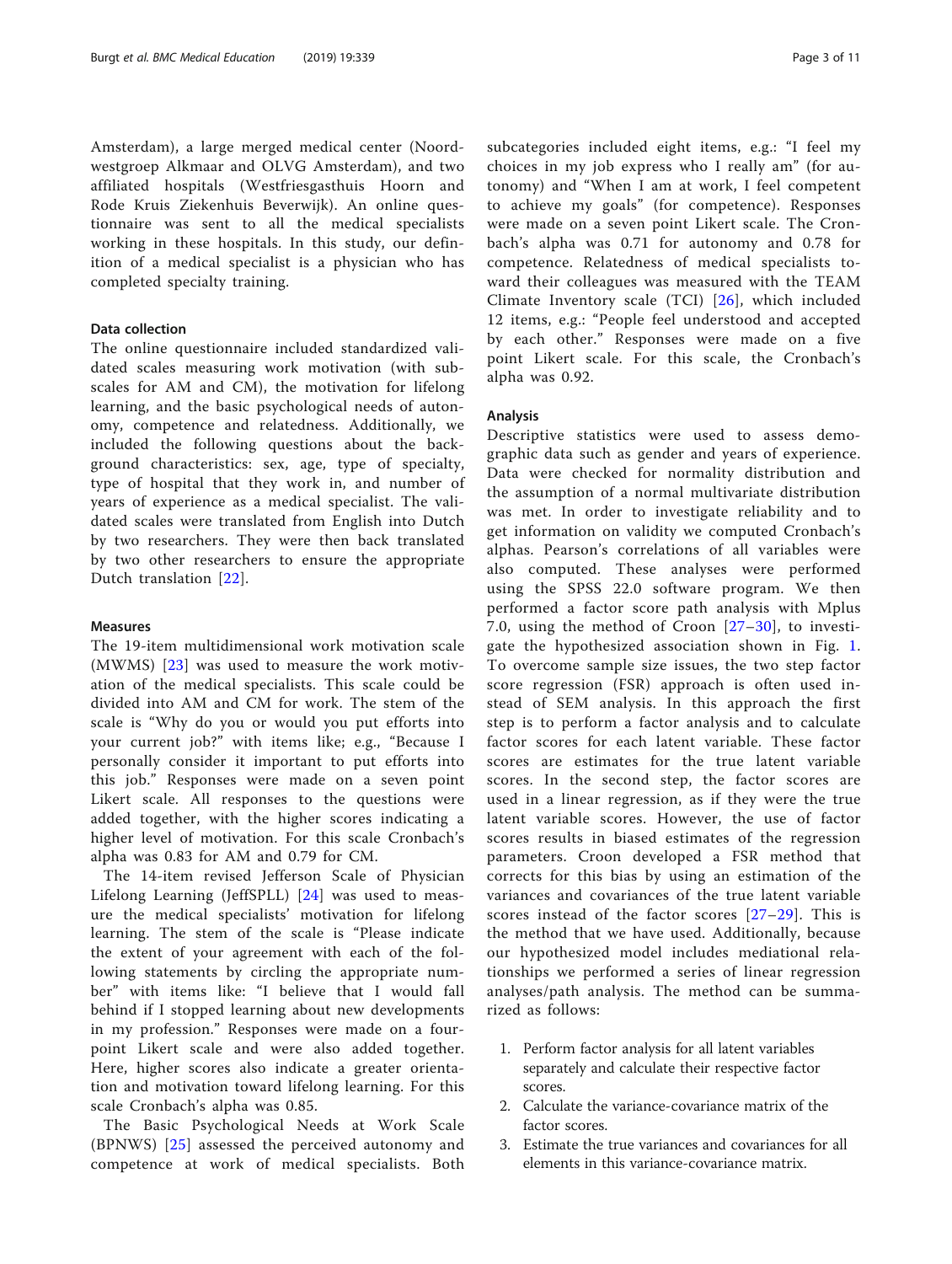<span id="page-3-0"></span>4. Perform a path analysis using estimated variances and covariances as the input covariance matrix for the model.

Modelfit was assessed using the following criteria: a chi-square, a *p*-value of  $> 0.05$ , a comparative fit index (CFI) of  $> 0.95$ , a Tucker Lewis index (TCI)  $>$ 0.95 and a root mean square error approximation  $(RMSEA)$  of  $< 0.06$ .

# Results

Out of 1591 medical specialists, a total of 193 specialists from 30 different specialties completed our questionnaire, resulting in a response rate of 12.1%. According to the power analysis that we conducted we needed a minimum of 180 cases. The a priori power analysis was conducted using two tailed tests

with a medium effect size of 0.3, an alpha error probability of 0.05 and a power of 0.95.

Of the specialists, 85 (43.8%) were male and 108 (56.2%) were female, the mean age was 49 years, and 56.2% of the specialists worked in a non-academic hospital. Table 1 reports the participants' mean scores on the different types of work motivation and the basic psychological needs satisfaction. Table 1 also shows the division of the specialties into three groups; surgical, non-surgical and supportive, which are based on the division that is used by NIVEL, the National institute for health research in the Netherlands [[31](#page-10-0)]. NIVEL uses a division of six groups: First-line curative care (i.e. general practitioner), Public healthcare (i.e. occupational physician), Psychiatry (except psychiatrist working at a hospital), Surgical (all specialties that work in the operating theatre), Non-surgical (i.e. dermatologist,

Table 1 Mean scores on AM (autonomous work motivation), CM (controlled work motivation), lifelong learning motivation, and basic psychological need satisfaction

|                                | $N(\%)$       | AM           | ${\sf CM}$  | Lifelong learning<br>motivation | Autonomy<br>satisfaction | Competence<br>satisfaction | Relatedness<br>satisfaction |
|--------------------------------|---------------|--------------|-------------|---------------------------------|--------------------------|----------------------------|-----------------------------|
| Gender                         |               |              |             |                                 |                          |                            |                             |
| Male                           | 84 (43.5)     | 5.66         | 3.28        | 3.21                            | 4.34                     | 3.85                       | 3.84                        |
| Female                         | 108<br>(56.5) | 5.87         | 3.35        | 3.11                            | 4.40                     | 3.82                       | 3.67                        |
|                                |               | ns           | ns          | ns                              | ns                       | ns                         | ns                          |
| Age                            |               |              |             |                                 |                          |                            |                             |
| <50 years                      | 106<br>(54.9) | 5.89         | 3.41        | 3.11                            | 4.36                     | 3.82                       | 3.79                        |
| $> 50$ years                   | 87 (45.1)     | 5.66         | 3.20        | 3.21                            | 4.38                     | 3.84                       | 3.72                        |
|                                |               | $p<$<br>0.05 | ns          | ns                              | ns                       | ns                         | ns                          |
| Years of experience            |               |              |             |                                 |                          |                            |                             |
| $<$ 15 years                   | 110(57)       | 5.84         | 3.43        | 3.10                            | 4.36                     | 3.83                       | 3.75                        |
| $> 15$ years                   | 83 (43)       | 5.71         | 3.17        | 3.22                            | 4.37                     | 3.87                       | 3.76                        |
|                                |               | ns           | p <<br>0.05 | p < 0.05                        | ns                       | ns                         | ns                          |
| Type of hospital <sup>a</sup>  |               |              |             |                                 |                          |                            |                             |
| Academic                       | 75 (38.9)     | 5.84         | 3.30        | 3.23                            | 4.45                     | 3.89                       | 3.64                        |
| Non-<br>academic               | 108<br>(56.1) | 5.81         | 3.38        | 3.09                            | 4.43                     | 3.80                       | 3.82                        |
|                                |               | ns           | ns          | p < 0.05                        | ns                       | ns                         | ns                          |
| Type of Specialty <sup>a</sup> |               |              |             |                                 |                          |                            |                             |
| Surgical                       | 49 (25.9)     | 5.89         | 3.21        | 3.17                            | 4.26                     | 3.82                       | 3.90                        |
| Non-surgical                   | 95 (50.3)     | 5.76         | 3.39        | 3.15                            | 4.38                     | 3.83                       | 3.69                        |
| Supportive                     | 45 (23.8)     | 5.68         | 3.22        | 3.13                            | 4.43                     | 3.78                       | 3.74                        |
|                                |               | ns           | ns          | ns                              | ns                       | ns                         | ns                          |

Mean scores of AM and CM are based on a seven point Likert scale, lifelong learning motivation on a four point Likert scale and basic psychological needs on a five point Likert scale.

<sup>a</sup>Less than 193 cases as not all participants answered the questions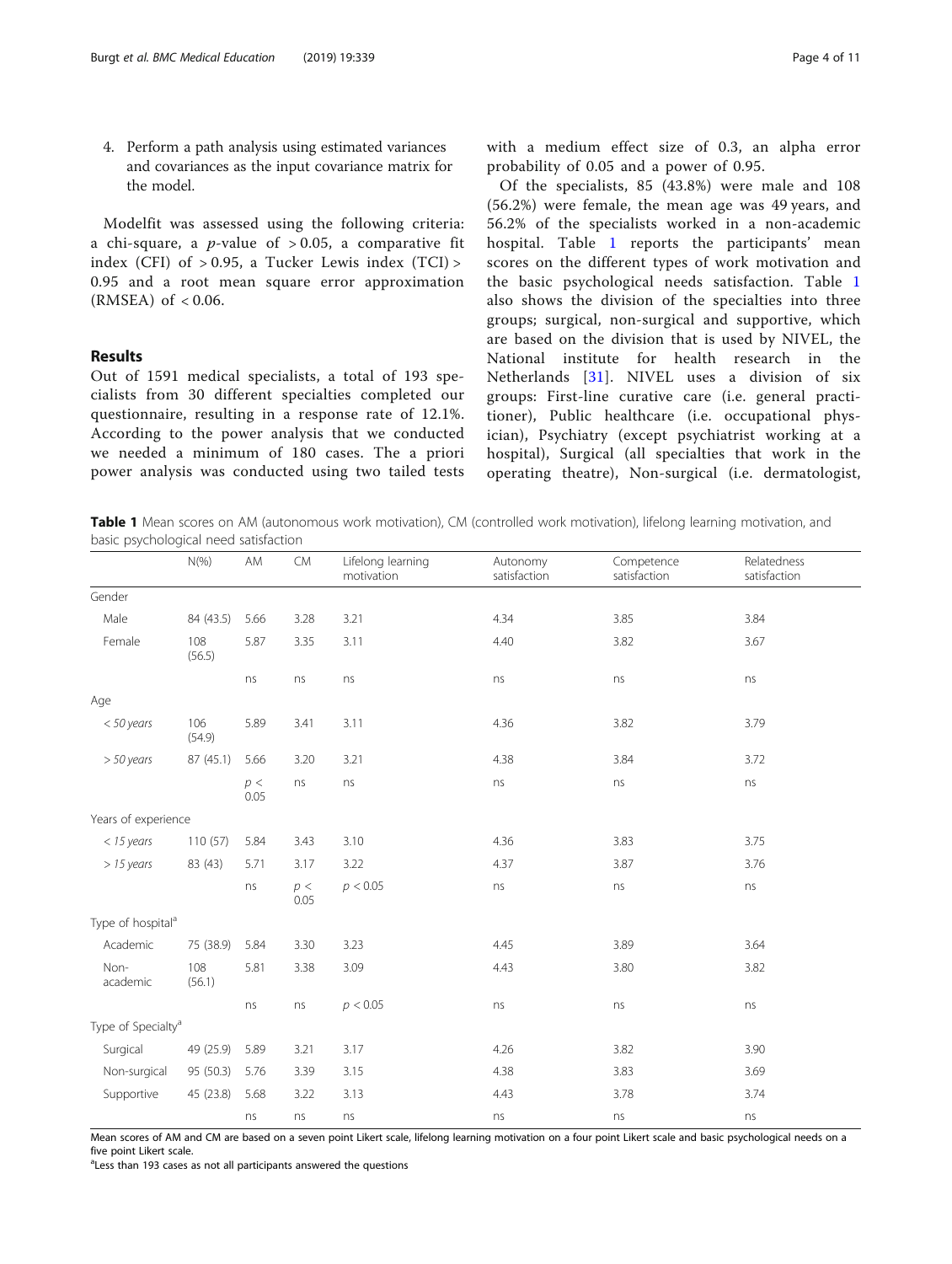|                                     | AM (Autonomous work<br>motivation | CM (controlled work<br>motivation) | Lifelong learning<br>motivation | Autonomy<br>satisfaction | Competence<br>satisfaction | Relatedness<br>satisfaction |
|-------------------------------------|-----------------------------------|------------------------------------|---------------------------------|--------------------------|----------------------------|-----------------------------|
| AM (Autonomous Work<br>Motivation)  |                                   |                                    |                                 |                          |                            |                             |
| CM (Controlled Work)<br>Motivation) | $-0.005$                          |                                    |                                 |                          |                            |                             |
| lifelong learning<br>motivation     | $0.342*$                          | $-0.042$                           |                                 |                          |                            |                             |
| Autonomy satisfaction               | 0.107                             | $0.154*$                           | 0.012                           |                          |                            |                             |
| Competence satisfaction 0.115       |                                   | $0.220*$                           | 0.125                           | 0.109                    |                            |                             |
| Relatedness satisfaction            | 0.135                             | $-0.027$                           | 0.057                           | $-0.051$                 | 0.070                      |                             |

Table 2 Pearson correlations of autonomous, controlled and lifelong learning motivation; and autonomy, competence and relatedness satisfaction

 $*$ *p* < 0.05

cardiologist) and Supportive (i.e. anesthesiologist, pathologist). However, the groups first-line care, public healthcare and psychiatry were not applicable to our study as these specialists are not working in hospitals. Missing data was handled per variable because of the already small sample size. Some variables did not have any missing data and therefore have the complete number of 193 participants with 183 as smallest N on the variable type of hospital. Other variables did have missing data and therefore have a total number of participants that is lower than 193. Differences between mean scores were tested for significance by using a t-test. For differences between type of specialty ANOVA was used.

Table [1](#page-3-0): Mean scores on AM (autonomous work motivation), CM (controlled work motivation), lifelong learning motivation, and basic psychological need satisfaction.

Before conducting the factor score path analysis, Pearson correlations were calculated (Table 2). Three significant Pearson correlations were found. AM and motivation for lifelong learning were significantly

positively correlated. Autonomy and competence need satisfaction were both significantly positively correlated with CM.

Following the four steps of the FSR with the Croon method we first performed a factor analysis for all latent variables and calculated their factor scores. Factor scores were calculated using the regression predictor. Factor loadings are presented in the Table 4 in [Appendix,](#page-7-0) followed by Table 5 in [Ap](#page-7-0)[pendix](#page-7-0) that shows the goodness of fit for all variables. Because all scales have been validated thoroughly before and the Cronbach's alphas were all quite high the model fit for all variables was good. Secondly we calculated the variance-covariance matrix for all factor scores. For the third step we estimated the true variances and covariances for all elements in the variance-covariance matrix. The results are shown in Table 3.

As a final step we performed a path analysis using estimated variances and covariances as the input covariance matrix for the model. This provided us the following fit indices of our hypothesized model:

Table 3 True variances and covariances for all elements

|                                 | AM (Autonomous<br>Motivation) | CM (Controlled<br>motivation) | Lifelong learning<br>motivation | Autonomy<br>satisfaction | Competence<br>satisfaction | Relatedness<br>satisfaction |
|---------------------------------|-------------------------------|-------------------------------|---------------------------------|--------------------------|----------------------------|-----------------------------|
| AM (Autonomous<br>Motivation)   | 0.559                         |                               |                                 |                          |                            |                             |
| CM (Controlled<br>motivation)   | $-0.003$                      | 0.665                         |                                 |                          |                            |                             |
| Lifelong learning<br>motivation | 0.108                         | $-0.012$                      | 0.132                           |                          |                            |                             |
| Autonomy satisfaction 0.035     |                               | 0.059                         | 0.005                           | 0.224                    |                            |                             |
| Competence<br>satisfaction      | 0.032                         | 0.067                         | 0.018                           | 0.020                    | 0.142                      |                             |
| Relatedness<br>satisfaction     | 0.052                         | $-0.016$                      | 0.020                           | $-0.012$                 | 0.016                      | 0.405                       |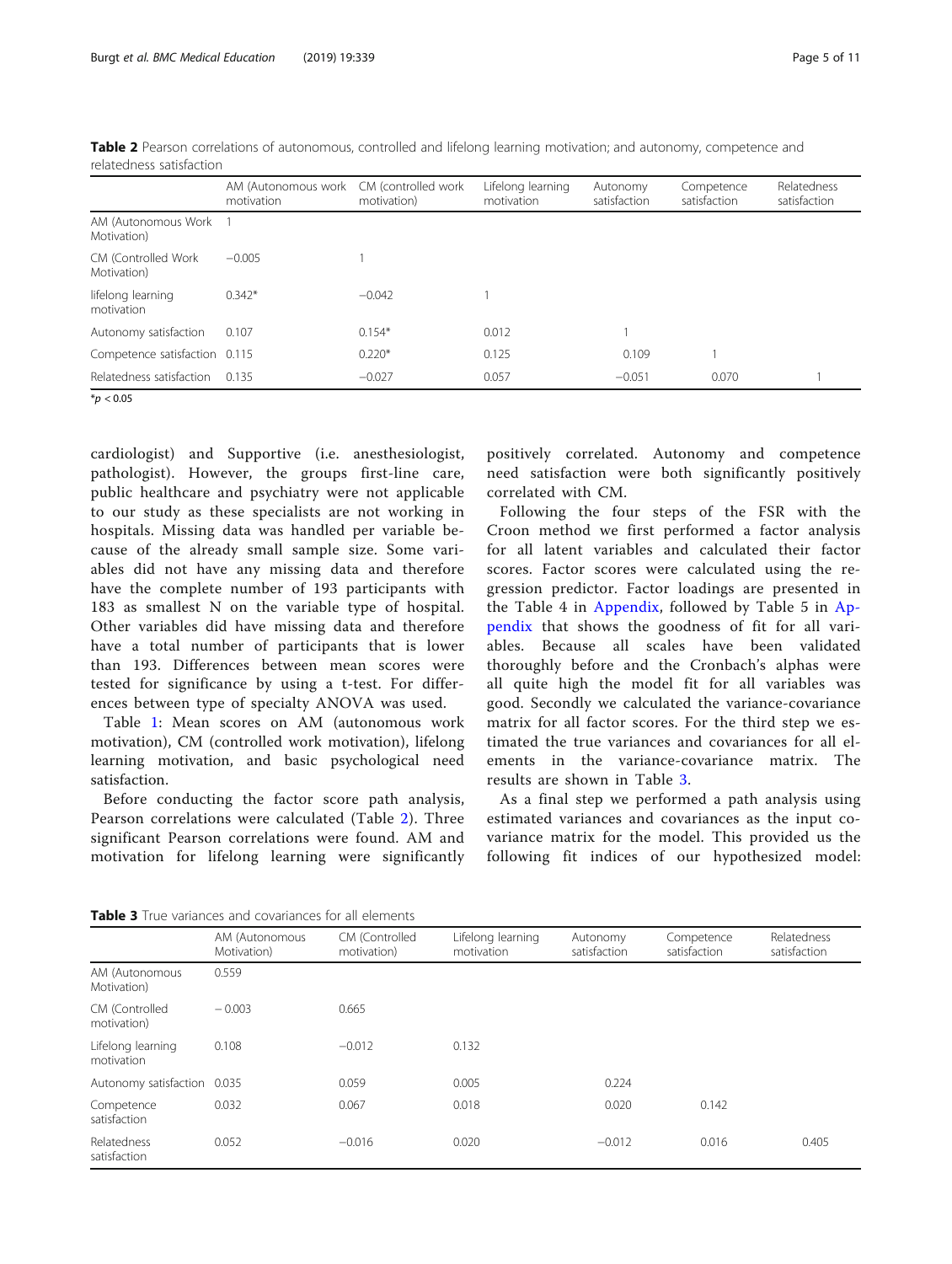

 $X^2 = 0.463$  (df = 4,  $p = 0.977$ ), CFI = 1, TFI = 1, and RMSEA =  $0.00$ . The CFI and TFI being 1 shows that this model is overfitting, it is more complex than it should be. Therefore, we re-specified and assessed the model based on statistical output and theoretical relevance. Figure 2 depicts our final model with a good model fit following from the fit indices:  $X^2 =$ 23.681 (df = 16,  $p = 0.097$ ), CFI = 0.950, and  $RMSEA = 0.05$ .

Perceived autonomy was positively associated with AM for work which in turn was positively associated with lifelong learning motivation (Fig. 2). Competence was negatively associated with CM for work. Competence was also directly positively associated with lifelong learning motivation. Experiencing autonomy and competence contributes to medical specialists being more motivated for lifelong learning. No significant relationship was found for relatedness.

# Discussion

The aim of this study was to investigate the relationship between work motivation (AM and CM), motivation for lifelong learning, and the three basic psychological needs of Self-determination Theory.

We expected autonomy, competence, and relatedness satisfaction to be positively associated with medical specialists' AM for work and motivation for lifelong learning, and to be negatively associated with medical specialists' CM for work. We did observe a positive association between autonomy satisfaction and AM and a negative association between competence satisfaction and CM. Furthermore, competence satisfaction had a direct significant positive association with specialists' motivation for lifelong learning. However, no significant associations for relatedness satisfaction were found, which could suggest that relatedness is difficult to measure quantitatively. Another explanation could be that autonomy and competence are more important than relatedness for work and lifelong learning motivation. A third

explanation can be that relatedness was measured with the TCI scale and the other two basic needs were measured with BNWS.

Second, we expected AM for work to be positively associated with medical specialists' lifelong learning motivation. This is indeed the case in the present study, thus in line with SDT  $[13-15, 18]$  $[13-15, 18]$  $[13-15, 18]$  $[13-15, 18]$  $[13-15, 18]$  $[13-15, 18]$ . When a specialist has a higher AM for work, it stimulates their daily task-related motivation. One such task is CPD, i.e., lifelong learning. If a medical specialist likes their work, they are more likely to continue learning about it. AM also functions as a mediator for the association of autonomy with the motivation for lifelong learning.

Third, the expectation was that CM for work would be negatively associated with medical specialists' motivation for lifelong learning. However, no significant association between CM and lifelong learning motivation was found. Although this is not in line with SDT, another study on motivation for lifelong learning among pharmacists had the same results [\[32](#page-10-0)]. One potential explanation is that other predictors (autonomy, competence and AM) are so strongly associated with the motivation for lifelong learning that CM for work has no significant role. The possibility of the basic psychological needs satisfaction as predictors for learning outcomes (in this case, lifelong learning) is supported by earlier studies that were conducted in different context with workers, nurses, pharmac\ists, and across different cultures within SDT [[21,](#page-9-0) [32](#page-10-0), [33](#page-10-0)].

We noted a few significant findings from the results of the background characteristics on the different types of motivation. The type of hospital had a significant negative association with the motivation for lifelong learning. This indicates that working in a non-academic hospital is connected to a lower motivation for lifelong learning than working in an academic hospital. One explanation might be that the combination of patient care, research, and education in an academic setting challenges medical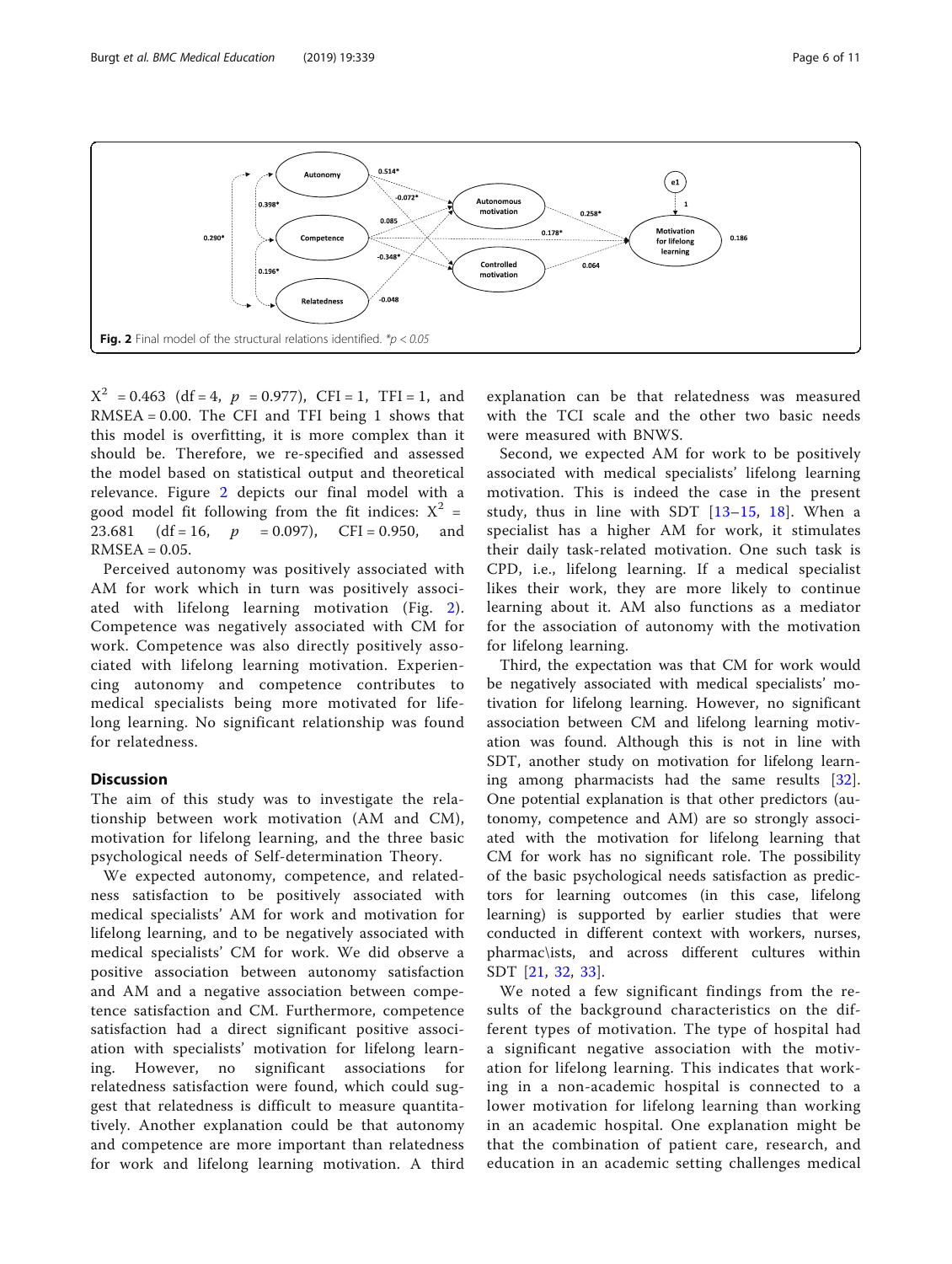specialists' knowledge and competence in a more autonomous way. It is also possible that working in a non-academic hospital obligates medical specialists to spend time on production and funding, which takes away time and joy from other tasks/ factors like patient care, which actually enhance AM. However, medical specialists who choose to work in an academic hospital could already be more autonomously motivated. Medical specialists with more years of experience score lower on CM for work. These results are also in line with research that showed that pharmacists working for more than 10 years are found in more autonomous motivation profiles [[32\]](#page-10-0). Volkening et al. demonstrated that AM significantly increased with age [[34](#page-10-0)]; however, older medical specialists do not score higher on AM for work. One explanation could be that as medical specialists gain more experience, the interventions become more routine and less challenging. This could take away from feeling competent and in turn from being autonomously motivated.

Autonomy and competence satisfaction seem to be the most important for basic needs for lifelong learning motivation of medical specialists. However, autonomy is currently being significantly thwarted in healthcare systems. Rules and regulations are becoming increasingly dominant in healthcare and are likely to decrease autonomy among specialists and make specialists feel more like administrative employees than physicians [\[36](#page-10-0)]. Because of the continuous and rapid technological and social developments, there could be a reduction in experienced competence and therefore in AM for work and lifelong learning motivation.

To support medical specialists' participation in lifelong learning, measures need to be taken to reinstate their sense of autonomy and competence. When work contexts support the basic needs satisfaction this is perceived to not only stimulate optimal motivation, functioning, and wellbeing among employees, but also has benefits for the organization [[37\]](#page-10-0). This could include empowering specialists to be autonomous in their time planning, develop a customized professional development route, and provide for the specialists to devote most of their time to patient care and teaching, from which they derive most of their inspiration [[35,](#page-10-0) [36](#page-10-0)]. The findings suggest more tailored lifelong learning pathways where specialists can decide themselves whether to and how to fulfill their individual motivational needs for AM for work and lifelong learning. Diverse options for learning formats can be offered, such as hands-on courses, e-learning, workshops and so on, which would enable specialists to make choices in their learning.

# Limitations and future research

The work motivation scale we used has been validated in many professions; however, it has not been used among healthcare professionals. Thus, further validation of this scale among healthcare professionals is necessary. While the sample in this study is small and the response rate low we had sufficient power to detect significant differences. It is common knowledge that medical specialists are sent an overwhelming amount of questionnaires, and they already have too little time to do their daily job. Thus, it is possible that it takes motivated specialists to participate in the questionnaires in the first place. If this is the case, then it might be that the level of motivation can be overestimated in this study. Considering the context, the response rate is reasonable for this population and above the minimum number according to the power analysis.

Moreover, the questionnaires we used consisted of self-assessment scales. Respondents tend to overestimate themselves when filling out these scales. This could mean that the results provided an overestimation of the level of motivation. If this is indeed the case, the need to reinstate medical specialists' perceived autonomy and competence is even more urgent.

For the measurement of years of experience, we assumed that specialists gain competence as they build their experience (measured by longevity). It seems logical to assume that there is a positive correlation between competence and experience. However, in many settings, especially those where physicians take on nonclinical responsibilities, such as teaching, administration, and research, the level of (patient) experience is reduced by these other activities. For future research, other measures of experience need to be considered, such as the number of procedures conducted or the number of patients seen, rather than longevity.

Although SDT is a universal theory that has been validated in many life domains and across cultures, not much is known about the motivation of medical specialists. More research in other healthcare contexts is necessary to determine the generalizability of our findings. Future research on relatedness among medical specialists, mainly qualitative, is needed to determine how this basic need can be fulfilled. Moreover, measuring relatedness with a different scale (TCI) than the one for other basic needs might be a limitation of this study.

# Conclusion

Our findings, in line with the SDT literature, show that autonomy and competence satisfaction are the most important factors for medical specialists' motivation for work and lifelong learning. These factors should be taken into account when designing interventions to optimize specialists' motivation.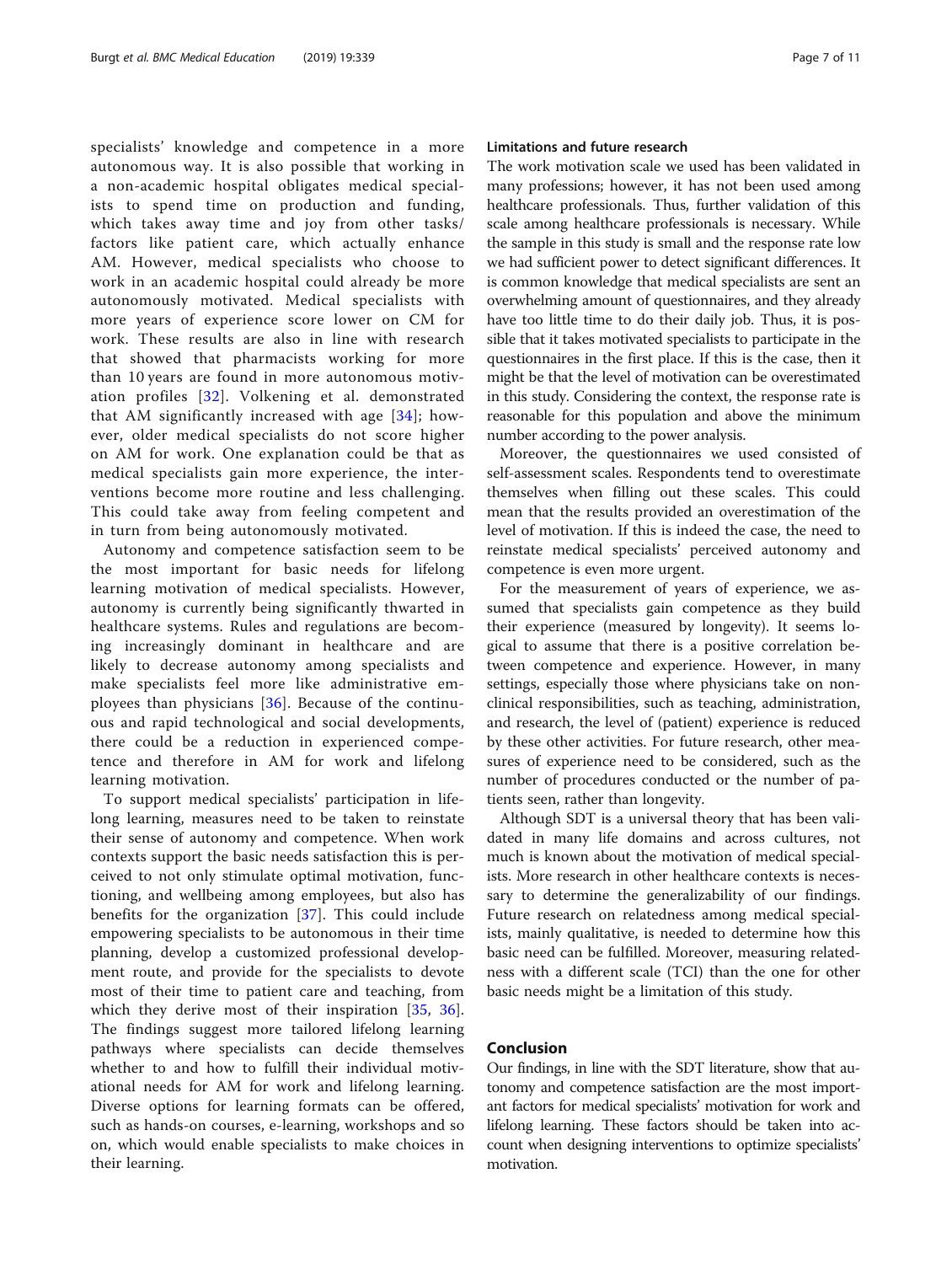# <span id="page-7-0"></span>Appendix

Table 4 CFA factor loadings on all variables

| Item        | Autonomous<br>motivation | Controlled<br>motivation | Lifelong learning<br>motivation | Autonomy<br>satisfaction | Competence<br>satisfaction | Relatedness<br>satisfaction |
|-------------|--------------------------|--------------------------|---------------------------------|--------------------------|----------------------------|-----------------------------|
| WM2         |                          | 1.000                    |                                 |                          |                            |                             |
| WM3         |                          | 0.620                    |                                 |                          |                            |                             |
| WM4         |                          | 0.996                    |                                 |                          |                            |                             |
| WM5         | 1.000                    |                          |                                 |                          |                            |                             |
| WM6         | 0.965                    |                          |                                 |                          |                            |                             |
| WM8         |                          | 0.939                    |                                 |                          |                            |                             |
| WM9         |                          | 1.066                    |                                 |                          |                            |                             |
| WM10        |                          | 0.808                    |                                 |                          |                            |                             |
| WM11        | 0.872                    |                          |                                 |                          |                            |                             |
| WM12        | 1.370                    |                          |                                 |                          |                            |                             |
| WM14        |                          | 0.978                    |                                 |                          |                            |                             |
| WM15        |                          | 0.913                    |                                 |                          |                            |                             |
| WM16        |                          | 0.961                    |                                 |                          |                            |                             |
| WM17        | 1.177                    |                          |                                 |                          |                            |                             |
| WM18        | 1.421                    |                          |                                 |                          |                            |                             |
| <b>WM19</b> |                          | 0.605                    |                                 |                          |                            |                             |
| MLLL1       |                          |                          | 1.000                           |                          |                            |                             |
| MLLL2       |                          |                          | 0.641                           |                          |                            |                             |
| MLLL3       |                          |                          | 1.383                           |                          |                            |                             |
| MLLL4       |                          |                          | 0.894                           |                          |                            |                             |
| MLLL5       |                          |                          | 1.431                           |                          |                            |                             |
| MLLL6       |                          |                          | 1.368                           |                          |                            |                             |
| MLLL7       |                          |                          | 0.773                           |                          |                            |                             |
| MLLL8       |                          |                          | 0.900                           |                          |                            |                             |
| MLLL9       |                          |                          | 0.991                           |                          |                            |                             |
| MLLL10      |                          |                          | 1.623                           |                          |                            |                             |
| MLLL11      |                          |                          | 1.500                           |                          |                            |                             |
| MLLL12      |                          |                          | 1.263                           |                          |                            |                             |
| MLLL13      |                          |                          | 1.647                           |                          |                            |                             |
| MLLL14      |                          |                          | 0.783                           |                          |                            |                             |
| AUT1        |                          |                          |                                 | 1.000                    |                            |                             |
| AUT2        |                          |                          |                                 | 0.910                    |                            |                             |
| AUT3        |                          |                          |                                 | 0.875                    |                            |                             |
| AUT4        |                          |                          |                                 | 1.050                    |                            |                             |
| AUT5        |                          |                          |                                 | 0.954                    |                            |                             |
| AUT6        |                          |                          |                                 | 0.684                    |                            |                             |
| AUT7        |                          |                          |                                 | 0.733                    |                            |                             |
| AUT8        |                          |                          |                                 | 0.905                    |                            |                             |
| COMP1       |                          |                          |                                 |                          | 1.000                      |                             |
| COMP2       |                          |                          |                                 |                          | 1.504                      |                             |
| COMP3       |                          |                          |                                 |                          | 1.039                      |                             |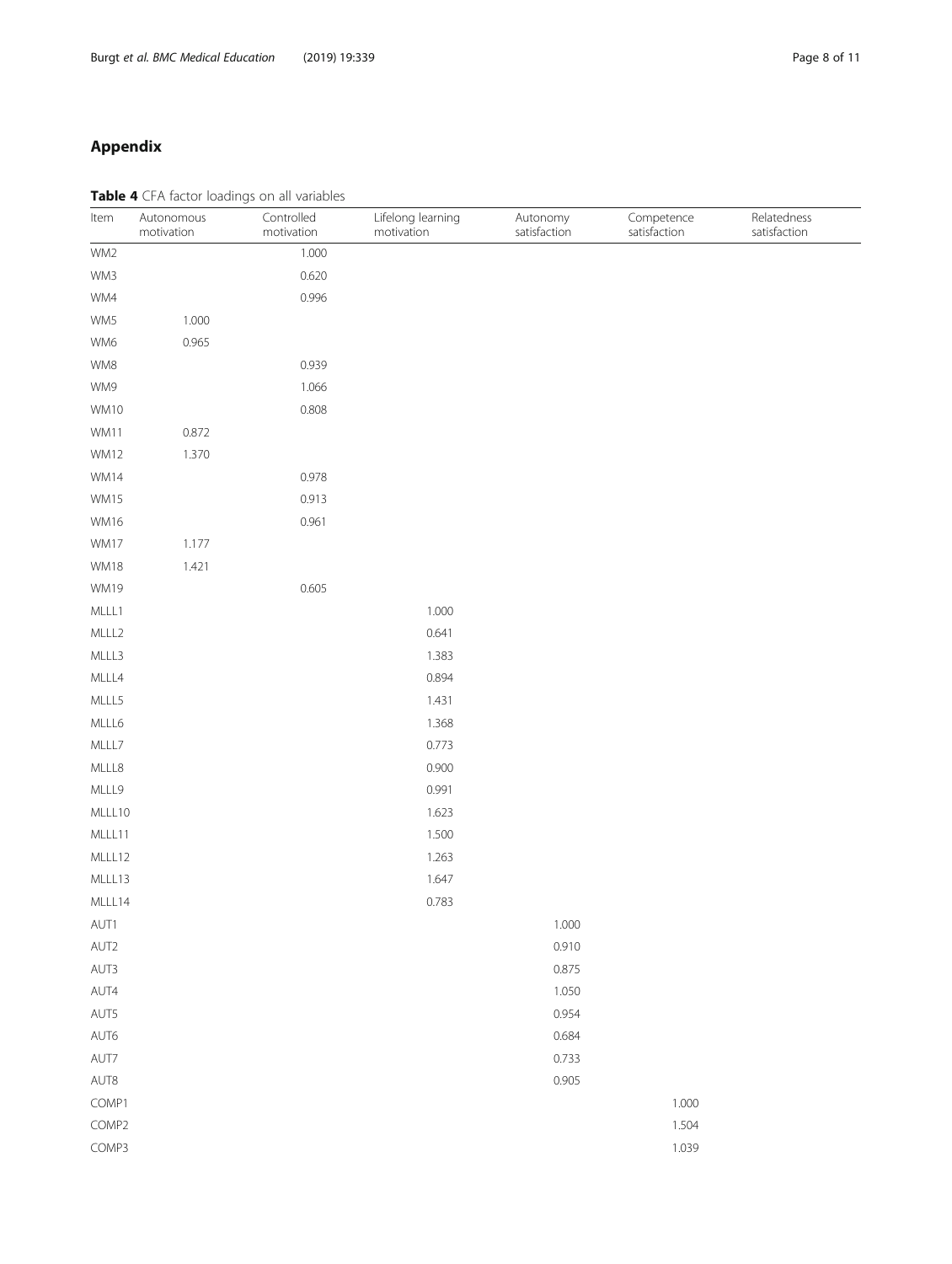| Item  | Autonomous<br>motivation | Controlled<br>motivation                                                                                                                                                                                                                                                                                    | Lifelong learning<br>motivation | Autonomy<br>satisfaction | Competence<br>satisfaction                                                                                                                                                                                                                             | Relatedness<br>satisfaction |
|-------|--------------------------|-------------------------------------------------------------------------------------------------------------------------------------------------------------------------------------------------------------------------------------------------------------------------------------------------------------|---------------------------------|--------------------------|--------------------------------------------------------------------------------------------------------------------------------------------------------------------------------------------------------------------------------------------------------|-----------------------------|
| COMP4 |                          |                                                                                                                                                                                                                                                                                                             |                                 |                          | 1.385                                                                                                                                                                                                                                                  |                             |
| COMP5 |                          |                                                                                                                                                                                                                                                                                                             |                                 |                          | 1.012                                                                                                                                                                                                                                                  |                             |
| COMP6 |                          |                                                                                                                                                                                                                                                                                                             |                                 |                          | 1.847                                                                                                                                                                                                                                                  |                             |
| COMP7 |                          |                                                                                                                                                                                                                                                                                                             |                                 |                          | 0.950                                                                                                                                                                                                                                                  |                             |
| COMP8 |                          |                                                                                                                                                                                                                                                                                                             |                                 |                          | 1.052                                                                                                                                                                                                                                                  |                             |
| REL1  |                          |                                                                                                                                                                                                                                                                                                             |                                 |                          |                                                                                                                                                                                                                                                        | 1.000                       |
| REL2  |                          |                                                                                                                                                                                                                                                                                                             |                                 |                          |                                                                                                                                                                                                                                                        | 0.905                       |
| REL3  |                          |                                                                                                                                                                                                                                                                                                             |                                 |                          |                                                                                                                                                                                                                                                        | 1.042                       |
| REL4  |                          |                                                                                                                                                                                                                                                                                                             |                                 |                          |                                                                                                                                                                                                                                                        | 0.821                       |
| REL5  |                          |                                                                                                                                                                                                                                                                                                             |                                 |                          |                                                                                                                                                                                                                                                        | 0.889                       |
| REL6  |                          |                                                                                                                                                                                                                                                                                                             |                                 |                          |                                                                                                                                                                                                                                                        | 0.726                       |
| REL7  |                          |                                                                                                                                                                                                                                                                                                             |                                 |                          |                                                                                                                                                                                                                                                        | 0.931                       |
| REL8  |                          |                                                                                                                                                                                                                                                                                                             |                                 |                          |                                                                                                                                                                                                                                                        | 0.469                       |
| REL9  |                          |                                                                                                                                                                                                                                                                                                             |                                 |                          |                                                                                                                                                                                                                                                        | 1.025                       |
| REL10 |                          |                                                                                                                                                                                                                                                                                                             |                                 |                          |                                                                                                                                                                                                                                                        | 0.999                       |
| REL11 |                          |                                                                                                                                                                                                                                                                                                             |                                 |                          |                                                                                                                                                                                                                                                        | 1.098                       |
| REL12 |                          | $\mathbf{r}$ , $\mathbf{r}$ , $\mathbf{r}$ , $\mathbf{r}$ , $\mathbf{r}$ , $\mathbf{r}$ , $\mathbf{r}$ , $\mathbf{r}$ , $\mathbf{r}$ , $\mathbf{r}$ , $\mathbf{r}$ , $\mathbf{r}$ , $\mathbf{r}$ , $\mathbf{r}$ , $\mathbf{r}$ , $\mathbf{r}$ , $\mathbf{r}$ , $\mathbf{r}$ , $\mathbf{r}$ , $\mathbf{r}$ , |                                 |                          | $\mathbf{r}$ . The set of the set of the set of the set of the set of the set of the set of the set of the set of the set of the set of the set of the set of the set of the set of the set of the set of the set of the set of t<br>$\cdots$ $\cdots$ | 1.198<br>                   |

Table 4 CFA factor loadings on all variables (Continued)

WM = work motivation. WM1, WM7 and WM13 are the items for amotivation, which are left out because we do not include amotivation in our analysis. MLLL = lifelong learning motivation, AUT = Autonomy, COMP = Competence, REL = Relatedness

Table 5 Goodness of fit indices for all variables

|                              | $P$ -value     | <b>RMSEA</b> | CFI  | TLI  |
|------------------------------|----------------|--------------|------|------|
| AM (autonomous motivation)   | 106.1<br>0.052 | 0.05         | 0.96 | 0.94 |
| CM (controlled motivation)   | 0.092<br>0.95  | 0.05         | 0.95 | 0.93 |
| Lifelong learning motivation | 211<br>0.00    | 0.06         | 0.92 | 0.82 |
| Autonomy satisfaction        | 117.9<br>0.075 | 0.05         | 0.96 | 0.94 |
| Competence satisfaction      | 46.3<br>0.102  | 0.03         | 0.95 | 0.92 |
| Relatedness satisfaction     | 282.2<br>0.006 | 0.04         | 0.98 | 0.89 |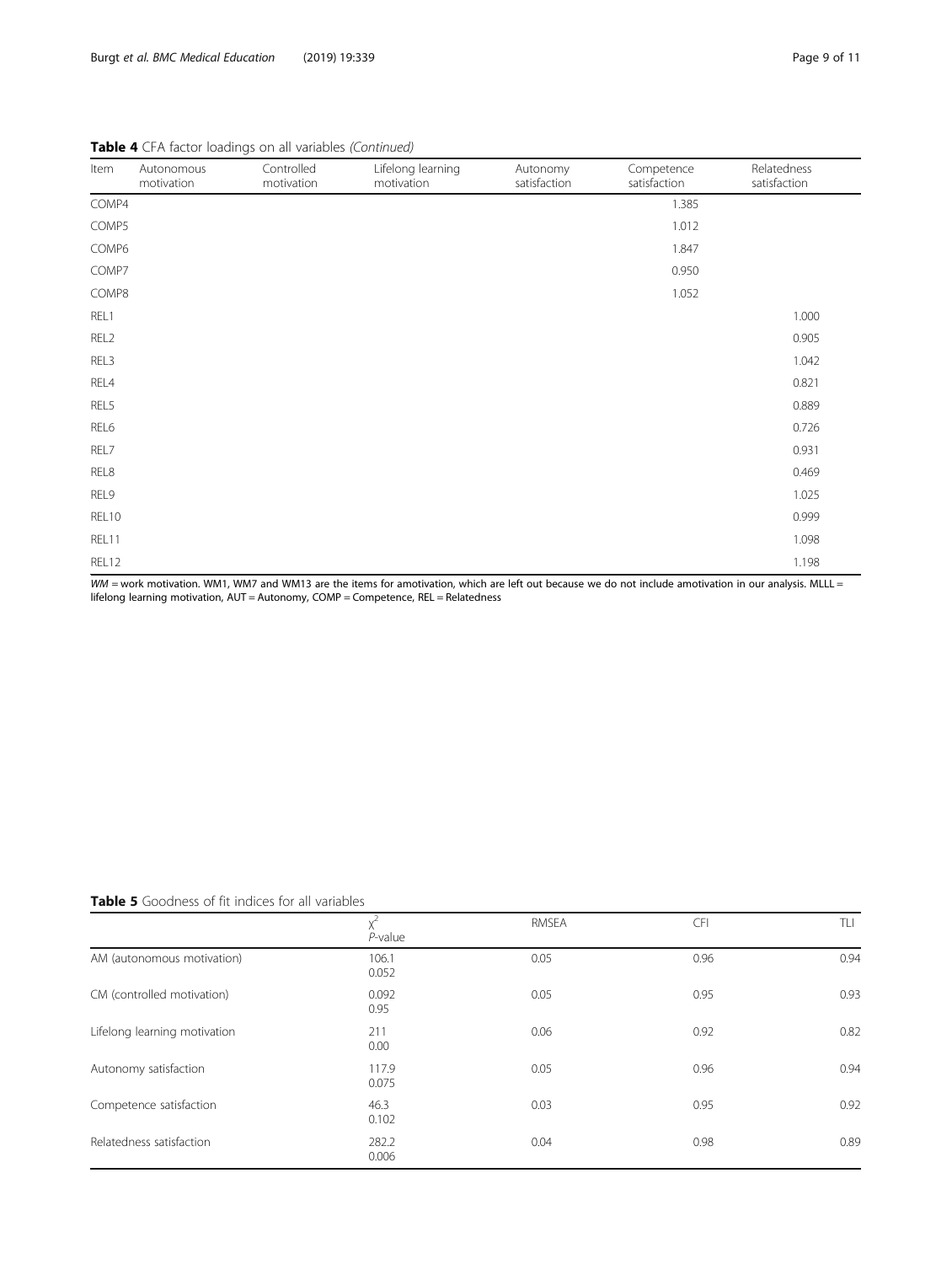## <span id="page-9-0"></span>Abbreviations

AM: Autonomous motivation; CFI: Comparative fit index; CM: Controlled motivation; CPD: Continuing professional development; RMSEA: Root mean square error approximation; SDT: Self-determination Theory; TLI: Tucker-Lewis index

#### Acknowledgements

The authors would like to thank all medical specialists who participated in this study. We also like to thank Betsy van Soelen Director, and Joke Bais MD, from NWZ groep Alkmaar, Eric Sonneveld MD, and Pieter Kieviet MD, from Westfriesgasthuis Hoorn, Huub Cense MD, from Rode kruis ziekenhuis Beverwijk and Peter de Winter MD, and Arjen Noordzij MD, from Spaarne gasthuis Haarlem, for helping distribute the questionnaire among all medical specialists working in these hospitals.

#### Authors' contributions

All authors, SB, RK, JW, ST, GC and SP, were involved in the conceptualization of the study. SB carried out the logistical part of sending out the questionnaire. SB and JW analyzed the data and all authors (SB, RK, JW, ST, GC and SP) contributed to the interpretation of the results. SB drafted the manuscript and all authors contributed to critical revisions of the manuscript. All authors, SB, RK, JW, ST, GC and SP contributed to important intellectual content of the study and approved the final version of the manuscript.

#### Funding

This research received no specific grant from any funding agency in the public, commercial or not-for-profit sectors.

# Availability of data and materials

The dataset generated and analyzed during the current study is available from the corresponding author on request.

#### Ethics approval and consent to participate

For this study, the Medical Ethics Review Committee of VU University Medical Center Amsterdam, the Netherlands, granted an exemption from ethics approval. To ensure compliance with the rules laid down by the Declaration of Helsinki, participants were told that their participation in the study was voluntary, there was a guarantee of confidentiality and anonymity, and that non-participation would not cause them any harm. Before participants could start the online questionnaire, they were informed about the research protocol and had to give their written informed consent.

#### Consent for publication

Not applicable.

## Competing interests

The authors declare that they have no competing interests.

#### Author details

<sup>1</sup> Amsterdam UMC, Vrije Universiteit Amsterdam, Research in Education, VUmc School of Medical Sciences, de Boelelaan 1117, Amsterdam, The Netherlands. <sup>2</sup>Department of Epidemiology & Biostatistics, VU University Medical Center Amsterdam, Amsterdam, The Netherlands. <sup>3</sup>PAOFarmacie, The Netherlands Centre for Post-Academic Education in Pharmacy, Amsterdam, The Netherlands. <sup>4</sup>Department of Neurosurgery, VU University Medical Center Amsterdam, Amsterdam, The Netherlands. <sup>5</sup>LEARN! Research Institute for Learning and Education, Faculty of Psychology and Education, VU University Amsterdam, Amsterdam, The Netherlands.

#### Received: 5 March 2019 Accepted: 14 August 2019 Published online: 05 September 2019

#### References

- 1. Langelaan M, Broekens MA, de Bruijne MC, et al. Monitor Zorggerelateerde schade 2015/2016: Dossieronderzoek bij overleden patienten in Nederlandse ziekenhuizen. Available from: [https://www.nivel.nl/sites/default/](https://www.nivel.nl/sites/default/files/bestanden/Rapport_Monitor_Zorggerelateerde_Schade_2017.pdf) [files/bestanden/Rapport\\_Monitor\\_Zorggerelateerde\\_Schade\\_2017.pdf](https://www.nivel.nl/sites/default/files/bestanden/Rapport_Monitor_Zorggerelateerde_Schade_2017.pdf). Accessed Oct 2017.
- 2. WHO. World Health Report 2013. Available at: [http://www.who.int/whr/2](http://www.who.int/whr/2013/main_messages/en/) [013/main\\_messages/en/.](http://www.who.int/whr/2013/main_messages/en/) Accessed 20 Nov 2013.
- 3. Van den Goor MMPG, Wagner CC, Lombarts KMJMH. Poor physicians performance in the Netherlands: characteristics, causes, and prevalence. J patient saf. 2015:505–1767.
- 4. Van Luijk SJ, Mook WNKA, Oosterhout WPJ. Het leren en toetsen van de professionele rol. Tijdschrift voor Medisch Onderwijs. 2009;28(3):107–18.
- 5. Choudhry NK, Fletcher RH, Soumerai SB. Systematic review: the relationship between clinical experience and quality of health care. Ann Intern Med. 2005;142:260–73.
- 6. Ikenwilo D, Skåtun D. Perceived need and barriers to continuing professional development among doctors. Health Policy. 2014;117:195–202.
- 7. Lowe MM, Aparicio A, Galbraith R, Dorman T, Dellert E. The future of continuing medical education: effectiveness of continuing medical education. Chest. 2009;135:69–75.
- 8. Tjin a tsoi SLN, de Boer A, Croiset G, Koster A, Kusurkar RA. Factors influencing participation in continuing professional development: a focus on motivation among pharmacists. J Contin Educ Health. 2016;36(3):144–50.
- 9. Lombarts KM, Plochg T, Thompson CA, Arah OA. Measuring professionalism in medicine and nursing: results of a European survey. PLoS One. 2014;9:e97069.
- 10. Roland M, Rao SR, Sibbald B, Hann M, Harrison S, Walter A, et al. Professional values and reported behaviours of doctors in the USA and UK: quantitative survey. BMJ Qual Saf. 2011;20:515–21.
- 11. Wenghofer Ef CC, Marlow B, Kam SM, Carter L, McCauley W. The effect of continuing professional development on public complaints: a case control study. Med Educ. 2015;49:264–75.
- 12. Gopee N. Human and social capital as facilitators of lifelong learning in nursing. Nurse Educ Today. 2002;22:608–16.
- 13. Deci EL, Ryan RM. Handbook of self-determination research. Rochester, NY: The university of Rochester Press; 2017.
- 14. Ryan RM, Deci EL. Intrinsic and extrinsic motivations: classic definitions and new directions. Contemp Educ Psychol. 2000;25:54–67.
- 15. Vallerand RJ. Deci and Ryan's self-determination theory: a view from the hierarchical model of intrinsic and extrinsic motivation. Psychol Inq. 2000;11:312–8.
- 16. Kusurkar RA, Croiset G, Galindo-Garré F, Ten Cate TJ. Motivational profiles of medical students: association with study effort, academic performance and exhaustion. BMC Med Educ. 2013;19:87.
- 17. Kusurkar RA, Ten Cate TJ, Vos CM, Westers P, Croiset G. How motivation affects academic performance: a structural equation modelling analysis. Adv Health Sci Educ Theor Pract. 2013;18:57–69.
- 18. Van der Burgt SME, Kusurkar RA, Wilschut JA, Tjin A, Tsoi SLNM, Croiset G, Peerdeman SM. Motivational profiles and motivation for lifelong learning of medical specialists. J Contin Educ Heal Prof. 2018;38(3):171–8.
- 19. Ryan RM, Deci EL. Self-determination theory and the facilitation of intrinsic motivation, social development, and well-being. Am Psychol. 2000;55(1):68–78.
- 20. Deci EL, Ryan RM. Facilitating optimal motivation and psychological wellbeing across life's domains. Can Psychol/Psychol Can. 2008;49(1):14.
- 21. Williams G. Improving health through supporting the autonomy of patients and providers. In: Handbook of self-determination research. Rochester, NY: University of Rochester Press; 2004. p. 233–54.
- 22. Beaton DE, Bombardier C, Guillemin F, Bosi Feraz M. Guidelines for the process of cross-cultural adaptation of self-report measures. Spine. 2000;25:3186–91.
- 23. Gagné M, Forest J, Vansteenkiste M, Crevier-Braud L, van den Broeck A, Aspeli AK, et al. The multidimensional work motivation scale: validation evidence in seven languages and nine countries. Eur J Work Organ Psychol. 2015;24:178–96.
- 24. Hojat M, Veloski J, Nasca TJ, et al. Assessing physicians' orientation toward lifelong learning. J Gen Intern Med. 2006;21:931–6.
- 25. Vansteenkiste M, Ryan RM. On psychological growth and vulnerability: basic psychological need satisfaction and need frustration as a unifying principle. J Psychother Integr. 2013;23(3):263.
- 26. Anderson NR, West MA. Measuring climate for workgroup innovation: development and validation of the team climate inventory. J Organ Behav. 1998;19:235–58.
- 27. Devlieger I, Rosseel Y. Factor score path analysis: an alternative for SEM? Methodol. 2017;13:31–8.
- 28. Devlieger I, Mayer A, Rosseel Y. Hypothesis testing using factor score regression: a comparison of four methods. Educ Psychol Meas. 2016;76:741–70.
- 29. Croon M. In: Marcoulides GA, Moustaki I, editors. Latent variables and latent structure models Using predicted latent scores in general latent structure models. New York: Psychology Press; 2002. p. 195–224.
- 30. Kline RB. Principles and practice of structural equation modeling. 3rd ed. NY: The Guillford Press; 2011.